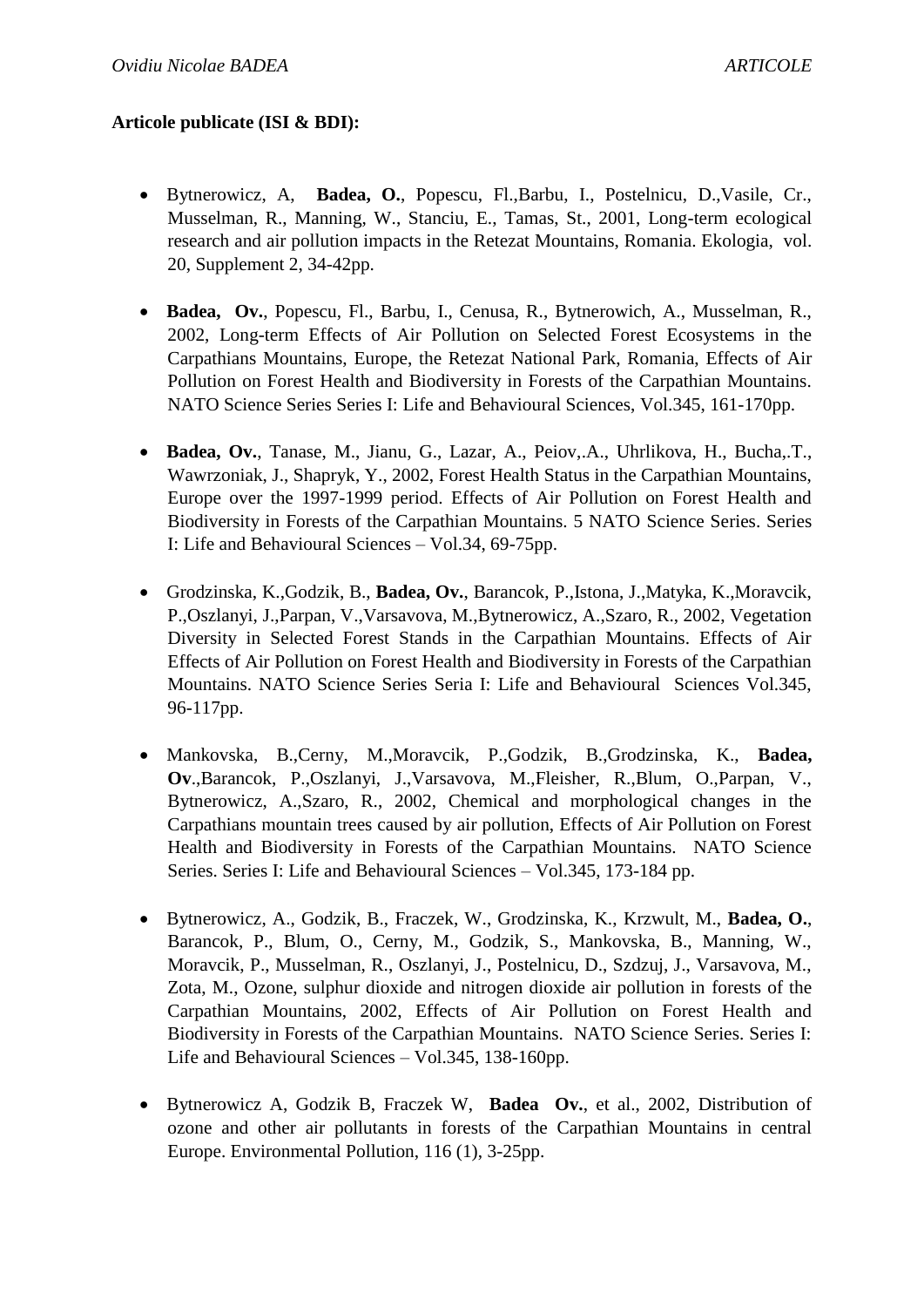- Bytnerowicz A, **Badea, Ov.**, Barbu I, et al. 2003, New international long-term ecological research on air pollution effects on the Carpathian Mountain forests, Central Europe. Environment International, vol.29 (2-3), Suppl., 367-376pp.
- Bytnerowicz A, **Badea, Ov**., Fleischer P, et al. 2004, Science, land management and policy in international studies on the effects of air pollution on Carpathian forest ecosystems. Scandinavian Journal of Forest Research, vol.19, Supplement 4/2004, 129-137pp.
- Bytnerowicz A, Godzik B, Grodzinska K, Fraczek W., Musselman R., Manning W., **Badea Ov.**, et al. 2004, Ambient ozone in forests of the Central and Eastern European mountains. Environmental Pollution 130 (1) 5-16pp.
- Grodzinska K, Godzik B, Fraczek W, Fraczek W., **Badea, Ov.**, Oszlanyi J. et al. 2004, Vegetation of the selected forests stands and land use in the Carpathian Mountains, Environmental Pollution, 130 (1) 17-32pp.
- Mankovska B, Godzik B, **Badea, Ov.**, et al. 2004, Chemical and morphological characteristics of key tree species of the Carpathian Mountains, Environmental Pollution, 130 (1) 41-54pp.
- Badea, Ov., Tanase M, Georgeta J, et al. 2004, Forests health status in the Carpathian Mountains over the period 1997-2001, Environmental Pollution, 130 (1) 93-98pp.
- Oszlanyi J, Grodzinska K, **Badea, Ov.**, et al. 2004, Nature conservation in Central and Eastern Europe with a special emphasis on the Carpathian Mountains, Environmental Pollution, 130 (1) 127-134pp.
- Bytnerowicz A, **Badea, Ov.**, Popescu F, et al. 2005, Air pollution, precipitation chemistry and forest health in the Retezat Mountains, Southern Carpathians, Romania. Environmental Pollution, 137 (3): 546-567pp.
- Vădineanu, A., **Badea, Ov.**, Gheorghe, I. F., Neagu, Ş., Postelnicu, D., 2008, New insights on the dynamics of the forest vegetation from the romanian carpathian mountains. ECOLÓGIA, International Journal for Ecological Problems of the Biosphere, Vol.27, 2008/3, 269-286pp.
- **Badea, O.**, Neagu, S., Bytnerowicz, A., Silaghi, D., Barbu, I., Iacoban, C., Popescu, F., Andrei, M., Preda, E., Iacob, C., Dumitru, I., Iuncu, H., Vezeanu, C., Huber, V., 2011, Long-term monitoring of air pollution effects on selected forest ecosystems in the Bucegi-Piatra Craiului and Retezat mountains, Southern Carpathians (Romania). iForest, vol. 4, pp. 49-60 [online: April 6, 2011] - doi: 10.3832/ifor0565-004.
- **Badea, O.**, Bytnerowicz, A., Silaghi, D., Neagu, S., Barbu, I., Iacoban, C., Iacob, C., Guiman, G., Preda, E., și Ioan Seceleanu, et al., 2012, Status of the Southern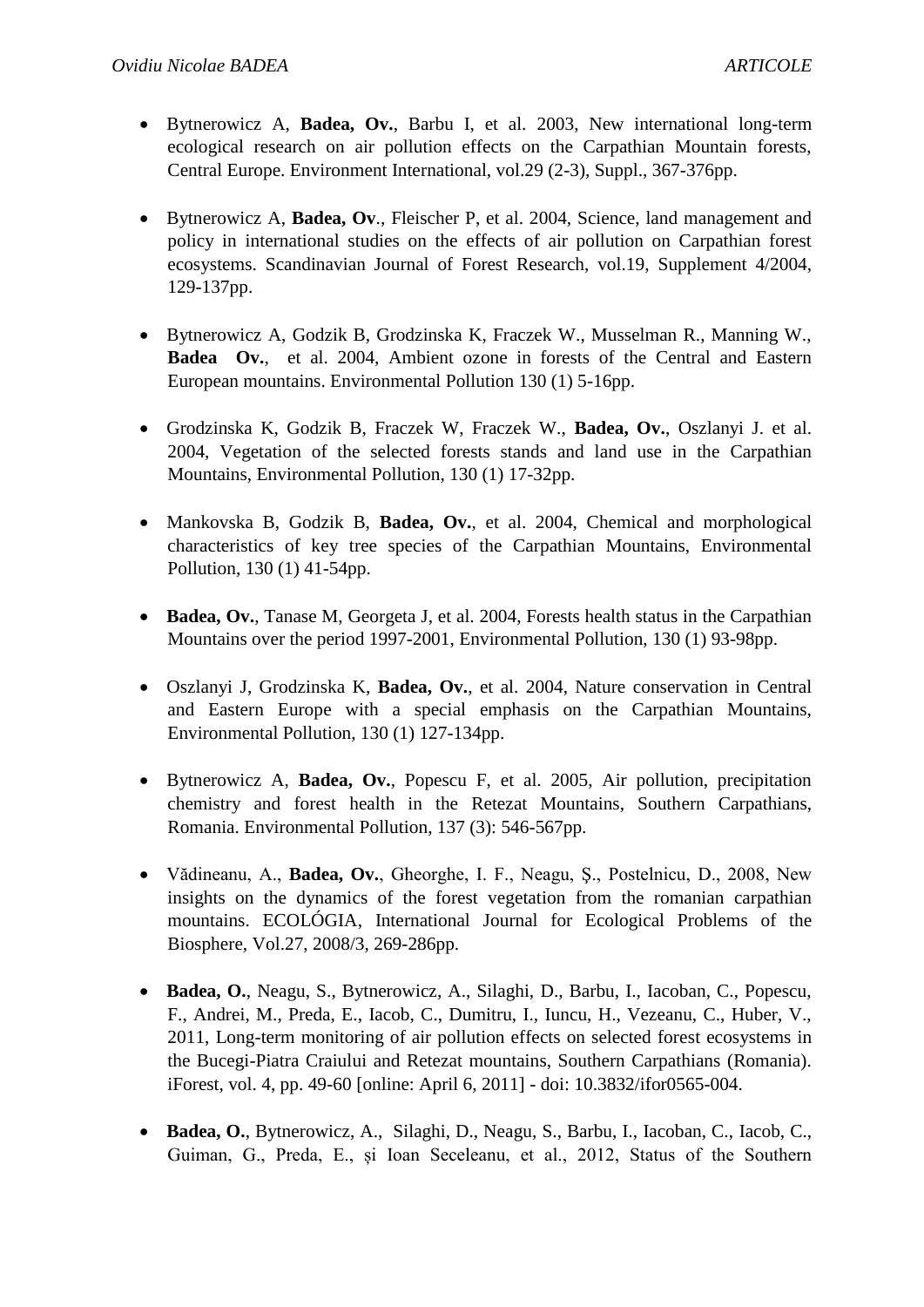Carpathian forests in the long-term ecological research network. Environmental Monitoring and Assessment, doi: 10.1007/s10661-011-2515-7.

- Silaghi, D., **Badea, O.**, 2012, Monitoring of ozone in selected ecosystems in Southern Carpathian and Romanian Intensive Monitoring Network (level II), Journal of Environmental Monitoring, 14, 1710, DOI: 10.1039/c2em30022b.
- Popa, I., Leca, Şt., Crăciunescu, A., Sidor, C., **Badea, O.**, 2013, Dendroclimatic Response Variability of Quercus species in the Romanian Intensive Forest Monitoring Network, Notulae Botanicae Horti Agrobotanici Cluj – Napoca, vol. 41, No 1. 326- 332 pp., DOI:<http://dx.doi.org/10.15835/nbha4119015>
- Hoshika, Y., Pecori, F., Conese, I., Bardelli, T., Marchi, E., Manning, W., J., **Badea, O.**, Paoletti, E., 2013, Effects of a three-year exposure to ambient ozone on biomass allocation in poplar using ethylenediurea, Environmental pollution, 180, 299-303 pp. <https://doi.org/10.1016/j.envpol.2013.05.041>
- **Badea, O.**, Silaghi, D., Taut, I., Neagu, St., Leca, St., 2013, Forest Monitoring Assessment, Analysis and Warning System for Forest Ecosystem Status, Notulae Botanicae Horti Agrobotanici Cluj – Napoca, 41, 613 – 625 pp.
- Busuioc, G., Dumitru, I., **Badea, O.**, Elekes, C., Stihi, C., David, I., 2014, Comparative evaluation of absorption capacity for someheavy metals by two arboreal lichens species growing on spruce at different altitude in Bucegi mountains, Proceedings of the 14th SGEM GeoConference on Ecology, Economics, Education and Legislation, Vol II, pp. 131-138.
- **Badea O.**, Dumitru, I., Cojocia C., Popa I., 2015 .The radial growth-competition relationship in Picea abies stands affected by windfall, Dendrobiology 2015, vol. 73: 175-181 doi:10.12657/denbio.073.018
- Apostol, B., Lorenț, A., Petrila, M., Gancz,V., **Badea, O.**,2016 Height Extraction and Stand Volume Estimation Based on Fusion Airborne LiDAR Data and Terrestrial Measurements for a Norway Spruce [Picea abies (L.) Karst.] Test Site in Romania. Notulae Botanicae Horti Agrobotanici Cluj – Napoca, 44 (1). DOI:10.15835/nbha.44.1.10155 4.
- Ș. Chivulescu, Ș. Leca, D. Silaghi, **O. Badea** (2016), Growth of virgin forests in the Southern Carpathians. Agriculture & Forestry/Poljoprivreda i Sumarstvo 62 (3). DOI:10.17707/AgricultForest.62.3.03
- E. Paoletti, A. Materassi, G. Fasano, Y. Hoshika, G. Carriero, D. Silaghi, **O. Badea** (2017), A new-generation 3D ozone FACE (Free Air Controlled Exposure). https://doi.org/10.1016/j.scitotenv.2016. Science of The Total Environment. Volume 575,1407–1414 pp.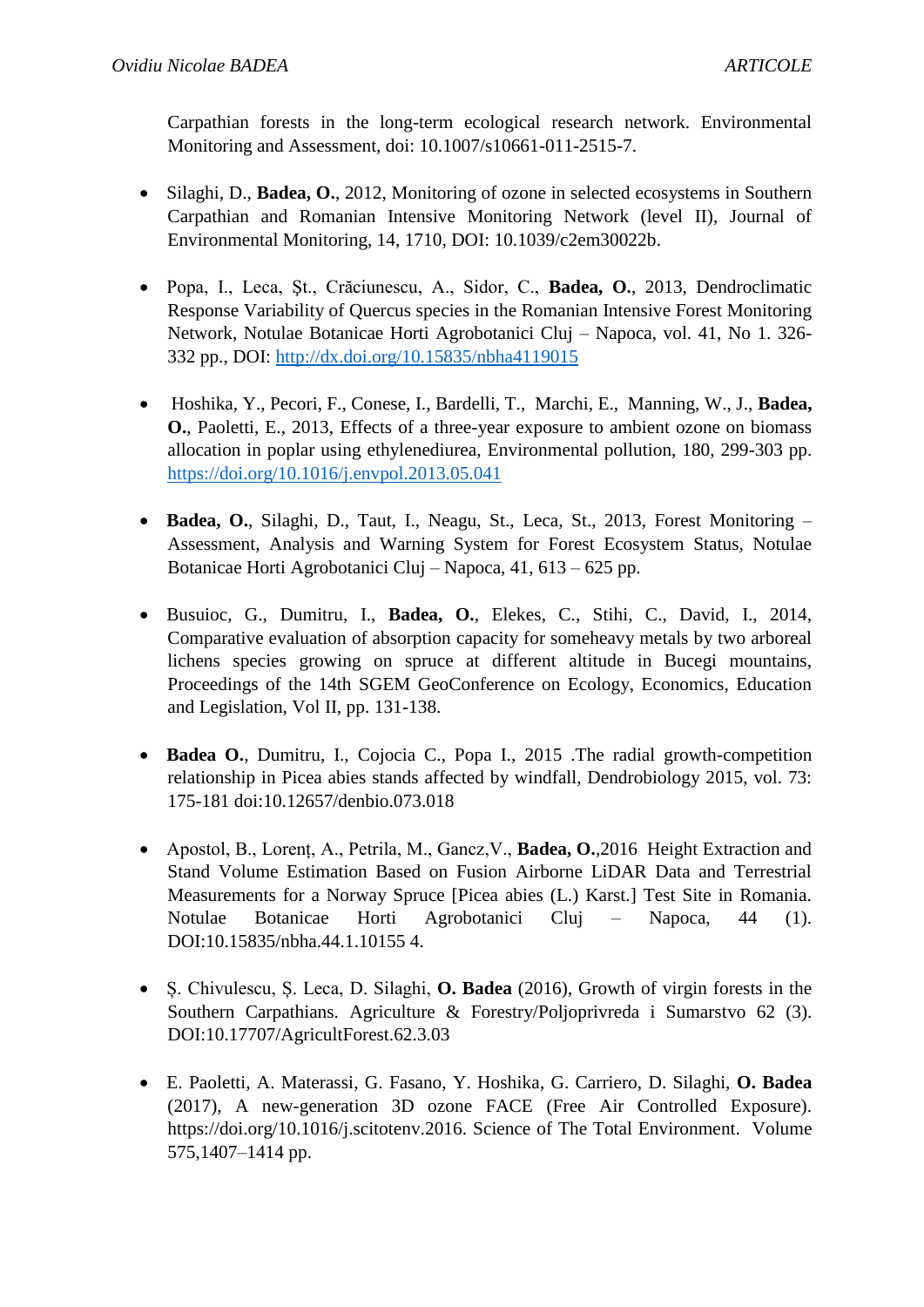- D. Postolache, Fl. Popescu, L. Paule, D. Ballian, P. Zhelev, S.Fărcaş, J.j Paule, **O. Badea** (2017), Unique postglacial evolution of the hornbeam (Carpinus betulus L.) in the Carpathians and the Balkan Peninsula revealed by chloroplast DNA.https://doi.org/10.1016/j.scitotenv.2017.05.062. Science of The Total Environment, Volumes 599–600,1493–1502 pp
- De Marco, M. Vitale, I. Popa, A. Anav, **O. Badea**, D.Silaghi, Ș. Leca, A. Screpanti, E. Paoletti (2017), Ozone exposure affects tree defoliation in a continental climate. https://doi.org/10.1016/j.scitotenv.2017.03.135. Volumes 596–597, 2017, 396–404pp.
- Popa, I., **Badea, O.**, Silaghi, D., (2017), Influence of climate on tree health evaluated by defoliation in the ICP level I network (Romania). doi: 10.3832/ifor2202-009. iForest-Biogeosciences and Forestry, Volume 10, 554-560 pp.
- Badea, O., Matei, E. Paoletti (2017). Preface to the special issue of the 4th Forum Carpaticum conference "Future of the Carpathians: Smart, Sustainable, Inclusive". doi.org/10.1016/j.scitotenv.2017.07.110.Volume 609, p.160
- Zhang, L.; Hoshika, Y.; Carrari, E.; **Badea, O.**; Paoletti, E. (2018), Ozone risk assessment is affected by nutrient availability: Evidence from a simulation experiment under free air controlled exposure (FACE). ENVIRONMENTAL POLLUTION, Volume: 238, Pages: 812-822, DOI: 10.1016/j.envpol.2018.03.102
- Dunford, R.; Harrison, P.; Smith, A. ; Dick, J.;……; Antunes, P; Aszalos, R; **Badea**, **O.** ; Baro, F ; Berry, P et. al. (2018). Integrating methods for ecosystem service assessment: Experiences from real world situations. ECOSYSTEM SERVICES, Volume: 29 Pages: 499-514 Part: C, DOI: 10.1016/j.ecoser.2017.10.014
- Dick, J; Turkelboom, F; Woods, H; Iniesta-Arandia, I; Primmer, E Saarela, SR; Bezak, P; Mederly, P;….; Vadineanu, A; van der Wal, JT; Arany, I; **Badea, O.**; Bela, G; Boros, E.; et. al. (2018). Stakeholders' perspectives on the operationalisation of the ecosystem service concept: Results from 27 case studies. ECOSYSTEM SERVICES. Volume: 29 Pages: 552-565, Part: C, DOI: 10.1016/j.ecoser.2017.09.015
- Calzone A., Podda A., Lorenzini G., Maserti B. E., Carrari E., Deleanu E.,. Hoshika Y, Haworth M., Nalia C., **Badea O.**, Pellegrini E., Fares S., Paoletti E.. (2018). Crosstalk between physiological and biochemical adjustments by Punica granatum cv. Dente di cavallo mitigates the effects of salinity and ozone stress. Science of The Total Environment, [https://doi.org/10.1016/j.scitotenv.2018.11.402.](https://doi.org/10.1016/j.scitotenv.2018.11.402)
- Nechita C., Eggertsson O., **Badea O.**, Popa I.. 2018. A 781-year oak tree-ring chronology for the Middle Ages archaeological dating in Maramureș (Eastern Europe). Dendrochronologia, Vol. 52, p. 105-112. [https://doi.org/10.1016/j.dendro.2018.10.006.](https://doi.org/10.1016/j.dendro.2018.10.006)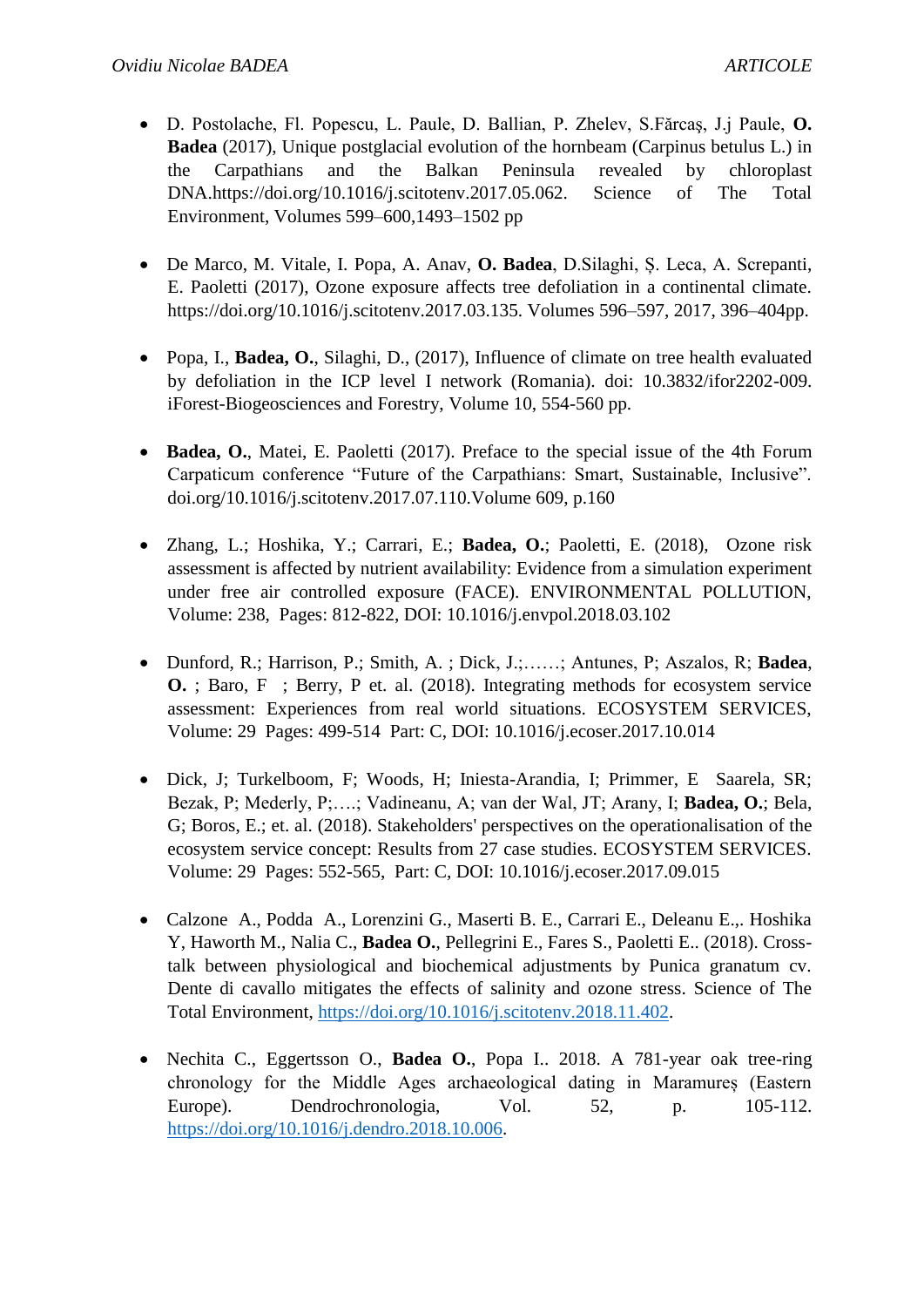- **Badea O.**, Apostol E. , Teodosiu M., Chira D.,Dinca L., Olenici N.. (2018). The anniversary conference "Forest science for a sustainable forestry and human wellbeing in a changing world"-Bucharest, September 18-21 2018. Annals of Forest Research, Vol 61, Issue 2, Pg. 127, . doi:10.15287/afr.2018.1184.
- DINCA, L. **Badea, O.**, Guiman G., Braga C., Crișan V., Greavu V., Murariu G., Georgescu L..(2018) Monitoring of soil moisture in Long-Term Ecological Research (LTER) sites of Romanian Carpathians. Annals of Forest Research, [S.l.], p. 171-188, dec. 2018. ISSN 20652445. http://afrjournal.org/index.php/afr/article/view/1188. doi:10.15287/afr.2018.1188.
- Apostol, B., Chivulescu, S., Ciceu, A., Petrila, M., Pascu, I., Apostol, E., Leca, S., Lorent, A., Tanase, M., & **Badea, O.** (2018). Data collection methods for forest inventory: a comparison between an integrated conventional equipment and terrestrial laser scanning. Annals Of Forest Research, 61(2), 189-202. doi:10.15287/afr.2018.1189
- **Badea, O.**, Apostol, E., (2019). Forest science innovation for sustainable forest management, improvement of human welfare, and quality of life under global environmental changes.Science of The Total Environment, 701,1-4, https://doi.org/10.1016/j.scitotenv.2019.134429
- Pascu, I.S., Dobre, A.-C., **Badea, O.**, Tănase, M.A., (2019). Estimating forest stand structure attributes from terrestrial laser scans. Science of The Total Environment, 691,205-215. https://doi.org/10.1016/j.scitotenv.2019.06.536
- Tanase, M.A., Villard, L., Pitar, D., Apostol, B., Petrila, M., Chivulescu, S., Leca, S., Borlaf-Mena, I., Pascu, I.S., Dobre, A.C., Pitar, D., Guiman, G.,Lorent, A., ….& **Badea, O.**, (2019). Synthetic aperture radar sensitivity to forest changes: A simulations-based study for the Romanian forests. Science of The Total Environment, 689, 1104-1114. https://doi.org/10.1016/j.scitotenv.2019.06.494
- Paoletti, E., Alivernini, A., Anav, A., **Badea, O.**, Carrari, E., Chivulescu, S., Conte, A., Ciriani, M.L., Dalstein-Richier, L., De Marco, A., Fares, S., Fasano, G., Giovannelli, A., Lazzara, M., Leca, S., Materassi, A., Moretti, V., Pitar, D., Popa, I., Sabatini, F., Salvati, L., Sicard, P., Sorgi, T., Hoshika, Y., (2019). Toward stomatalflux based forest protection against ozone: The MOTTLES approach. Science of The Total Environment, 691, 516-527. DOI: 10.1016/j.scitotenv.2019.06.525
- Cristea, V., Leca, S., Ciceu, A., Chivulescu, S., **Badea, O.**, (2019). Structural Features of Old Growth Forest from South Eastern Carpathians, Romania. SEEFOR-SOUTH-EAST EUROPEAN FORESTRY, 10(2), 159-164. DOI: 10.15177/seefor.19-13
- Sidor, C.G., Camarero, J.J., Popa, I., **Badea, O.**, Apostol, E.N., Vlad, R., (2019). Forest vulnerability to extreme climatic events in Romanian Scots pine forests.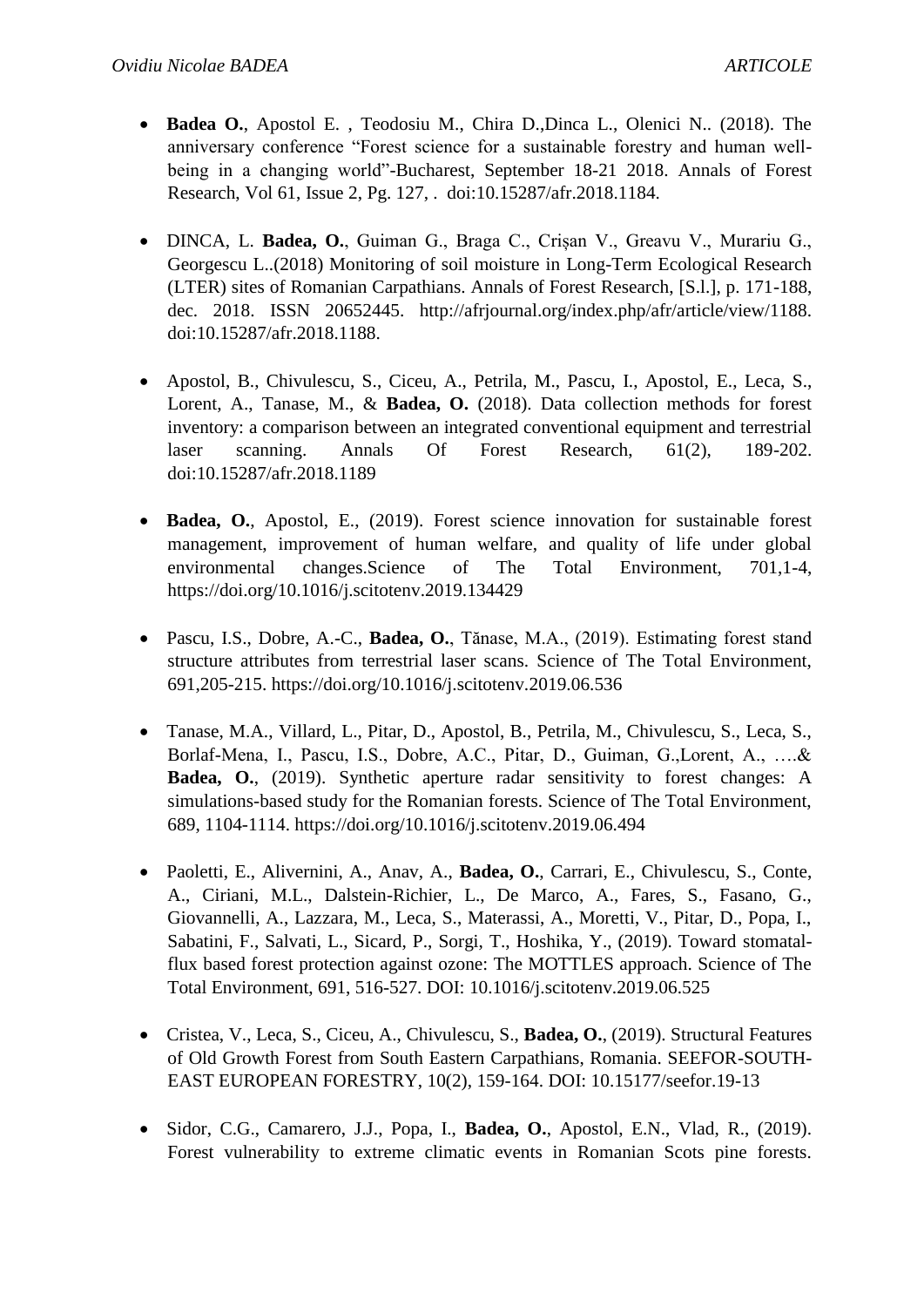Science of The Total Environment, 678, 721-727.DOI: 10.1016/j.scitotenv.2019.05.021

- Nechita, C., Cufar, K., Macovei, I., Popa, I., **Badea, O.N.**, (2019). Testing three climate datasets for dendroclimatological studies of oaks in the South Carpathians. Science of The Total Environment, 694, 133730. https://doi.org/10.1016/j.scitotenv.2019.133730
- Nechita, C., Macovei, I., Popa, I., **Badea, O.N.**, Apostol, E.N., Eggertsson, O., (2019). Radial growth-based assessment of sites effects on pedunculate and greyish oak in southern Romania. Science of The Total Environment, 694, 133709. DOI: 10.1016/j.scitotenv.2019.133709
- Ciceu, A., Popa, I., Leca, S., Pitar, D., Chivulescu, S., **Badea, O**,. (2020). Climate change effects on tree growth from Romanian forest monitoring Level II plots. Science of the Total Environment, 698,134129. (online august 2019) https://doi.org/10.1016/j.scitotenv.2019.134129
- Apostol, B., Petrila, M., Lorenţ, A., Ciceu, A., Gancz, V., **Badea, O.**, (2020). Species discrimination and individual tree detection for predicting main dendrometric characteristics in mixed temperate forests by use of airborne laser scanning and ultrahigh-resolution imagery, Science of The Total Environment, Volume 698, 134074, https://doi.org/10.1016/j.scitotenv.2019.134074. (online septembrie 2019)
- Pascu, I.S., Dobre, A.C., **Badea, O.**, Tanase, M.A., (2020). Retrieval of Forest Structural Parameters from Terrestrial Laser Scanning: A Romanian Case Study. Forests 11, no. 4: 392, https://doi.org/10.3390/f11040392
- Mrak,T., Eler, K., **Badea, O.**, Hoshika, I., Carrari E., Paoletti, E., Kraigher,H., (2020). Eevated ozone prevents acquisition of available nitrogendue to smaller root surface area in poplar Plant Soil (2020) 450:585–599. DOI 10.1007/s11104-020-04510-7
- Chivulescu S, Ciceu A, Leca S, Apostol B, Popescu O, **Badea O**., (2020, October). Development phases and structural characteristics of the Penteleu-Viforata virgin forest in the Curvature Carpathians. IFOREST-BIOGEOSCIENCES AND FORESTRY. SISEF-SOC ITALIANA SELVICOLTURA ECOL FORESTALE, DEPT PROD VEGETALE, VIA ATENEO LUCANO 10, POTENZA, 85100, ITALY. - doi: 10.3832/ifor3094-013
- **Badea O.**, Apostol E (2020, January 20). Forest science innovation for sustainable forest management, improvement of human welfare, and quality of life under global environmental changes. SCIENCE OF THE TOTAL ENVIRONMENT. ELSEVIER, RADARWEG 29, 1043 NX AMSTERDAM, NETHERLANDS. - doi: 10.1016/j.scitotenv.2019.134429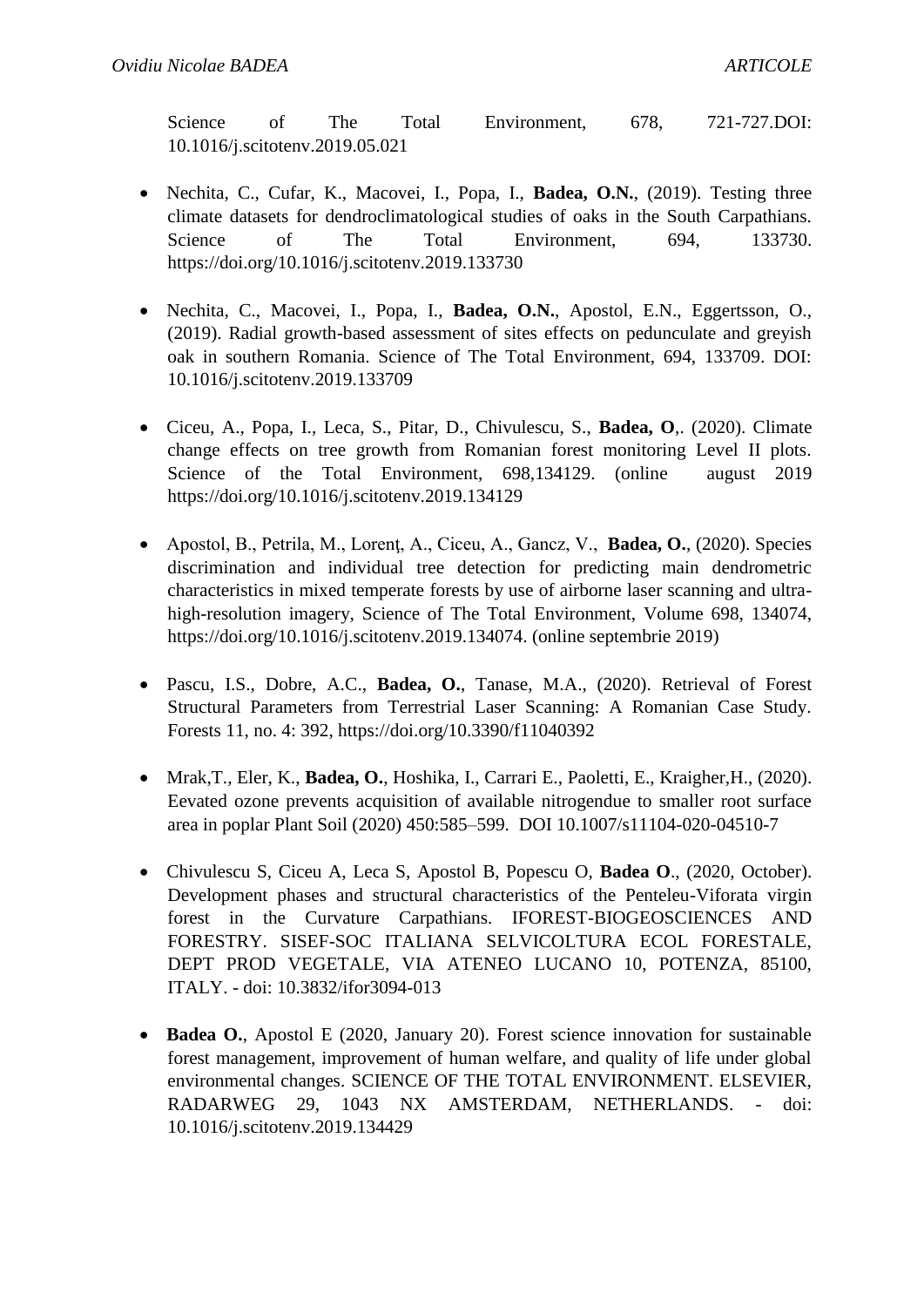- Sicard P, De Marco A, Carrari E, Dalstein-Richier L, Hoshika Y, **Badea O.**, Pitar D, Fares S, Conte A, Popa I, Paoletti E (2020, October). Epidemiological derivation of flux-based critical levels for visible ozone injury in European forests. JOURNAL OF FORESTRY RESEARCH. NORTHEAST FORESTRY UNIV, NO 26 HEXING RD, XIANGFANG DISTRICT, HARBIN, 150040, PEOPLES R CHINA. - doi: 10.1007/s11676-020-01191-x
- Borlaf-Mena, I., Santoro, M., Villard, L., **Badea, O.** and Tanase, M.A., 2020. Investigating the Impact of Digital Elevation Models on Sentinel-1 Backscatter and Coherence Observations. Remote Sensing, 12(18), p.3016.
- Hoshika, Y.; Brilli, F.; Baraldi, R.; Fares, S.; Carrari, E.; Zhang, L.; **Badea, O.**; Paoletti, E.,2020. Ozone impairs the response of isoprene emission to foliar nitrogen and phosphorus in poplar. Volume:267 Pages:115679. DOI:10.1016/j.envpol.2020.115679.
- **Badea, O.**, 1991, Starea de sănătate a pădurilor din Europa la nivelul anului 1988. Revista pădurilor, Nr. 2 /1991, 87-91pp.
- Pătrăşcoiu, N., **Badea, O.**, 2002, Optimizarea unităţilor teritoriale de amenajare şi de administrare în perspectiva privatizării pădurilor din ţara noastră. Anale, ICAS Vol.1, 125-131pp.
- **Badea, O.**, Tănase M, 2004, Studiul creşterii arborilor şi arboretelor în sistemul de supraveghere intensivă a ecosistemelor forestiere (Monitoring forestier nivel II), Anale ICAS, Seria I, Editura Tehnică Silvică, 179-204pp.
- **Badea, O.**, Tănase, M., 2004, Starea de sănătate a pădurilor din România la nivelul anului 2003. Dinamica acesteia în perioada 1990-2003., Anale ICAS, Seria I, Vol. Editura Tehnică Silvică, 205-218pp.
- Bytnerowicz, A., **Badea, O.**, Popescu, Fl., Tănase, M., Fraczek, W., Musselman, R., 2003, U.S. – Romanian collaborative research on air pollution effects on forest ecosystems. Anale, ICAS - Editura Tehnică Silvică, 49-57pp.
- Seceleanu I., Carcea F., **Badea, O.**, Giurgiu V., Ionaşcu Gh., Bruno Şt., 2003, Statistical indicator system for forestry and forest exploitation. Anale, ICAS – Editura Tehnică Silvică, 241-246pp.
- **Badea, O.**, Pătrăşcoiu N., Tănase M., 2003, Forest monitoring sistem in Romania, Dynamics of Romanian forest health status over the period 1990-2002. Anale, ICAS – Editura Tehnică Silvică, 221-228pp.
- **Badea, O.**, Neagu, S., 2010, Volume growth losses for trees and forest stands in the Romanian intensive monitoring system, Proceedings of the Romanian Academy, Series B: Chemistry, Life sciences and Geosciences, vol 12, pp. 259-266.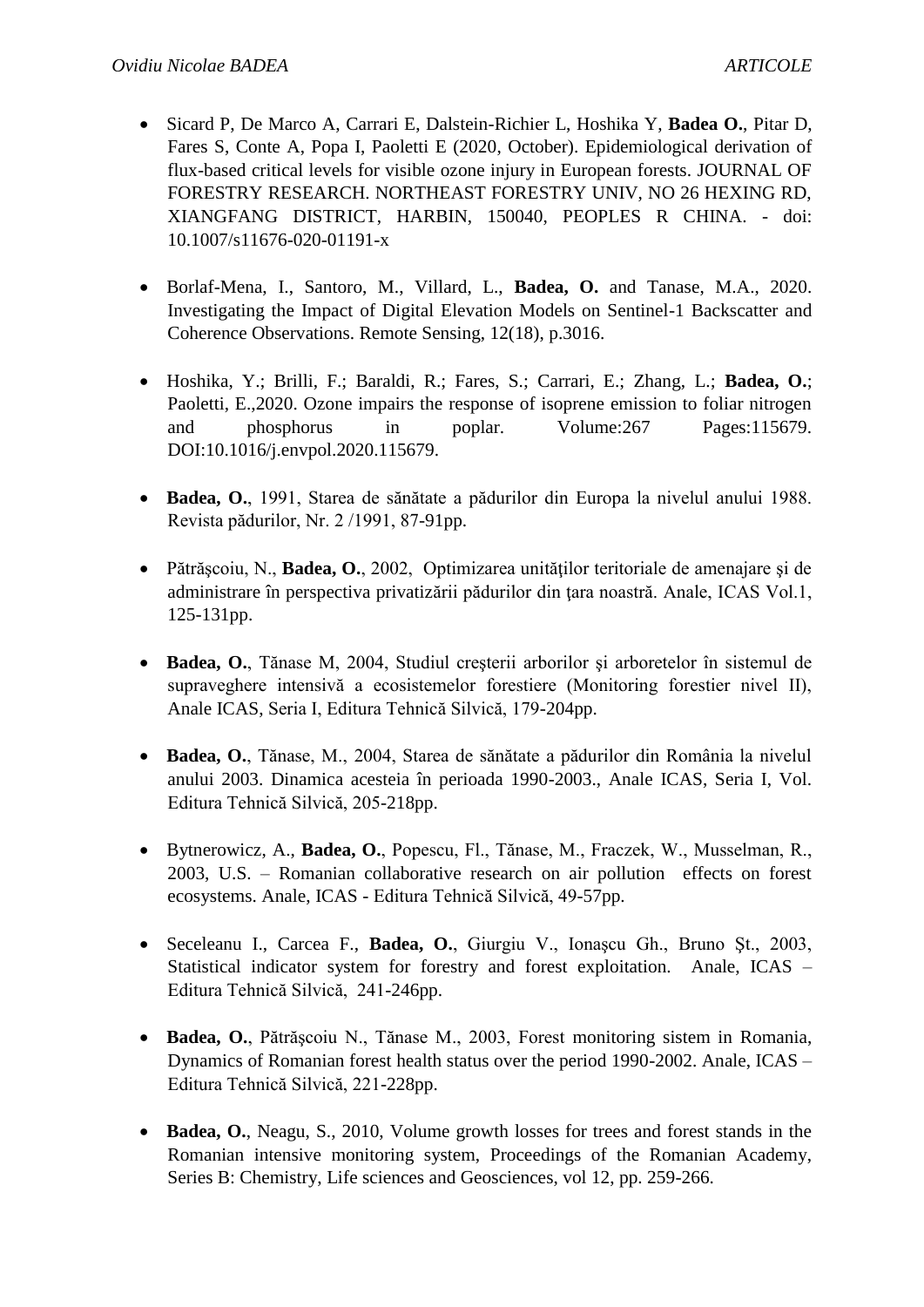- **Badea, O.**, 2011, Dezvoltarea şi implementarea unui sistem de monitoring forestier în nivelul Uniunii Europene, Revista Pădurilor, 3-10 pp.
- **Badea, O.**, Neagu, Ş., Marin, G., Dumitru, M., Calotă, C., Silaghi, D., 2011, Crearea unei reţele FutMon la scară mare (16 x 16 km) de evaluare a stării de sănătate a pădurilor (ICP) şi de inventariere a resurselor forestiere (INF), Revista Pădurilor, 10- 20 pp.
- Neagu, S., **Badea, O.**, Chira, D., Neţoiu, C., Olenici, N., Silaghi, D., Leca, S., 2011, Evaluarea stării de sănătate a pădurilor în reţeaua de supraveghere intensivă în anul 2009, Revista Pădurilor, 21-27 pp.
- **Badea, O.**, Neagu, S., Leca, S., Silaghi, D., Iacob, C., Guiman, G., Teodosiu, M., 2011, Creşterea arborilor şi arboretelor în sistemul de monitoring forestier, Revista Pădurilor, 28-34 pp.
- Silaghi, D., **Badea, O.**, Iacoban, C., Neagu., S., Leca, S., 2011, Concentratiile agenţilor poluanţi (O, NO2 şi NH3) înregistrate în ecosistemele forestiere selectate (coreplots) din reţeaua de monitoring intensiv (nivel II), Revista Pădurilor, 3-10 pp.
- Chivulescu S., **Badea O.**, Tomescu R., Silaghi D., Leca S. and Turcu D.-O. 2014. Structural features of virgin beech forests in Semenic Mountains. the dynamic structure of virgin beech forest p20 semenic between 2005–2013. Proceedings of Romanian Academy, Series B Agriculture 16(2): 19-27.
- Taut I., Tomescu R., **Badea O.**, Oroian I., Șimonca V., Nicolae G., 2014. The Prognosis of Lymantria dispar Defoliator Occurrence in the Deciduous Forests from North-Western Transylvania, for the Year 2015, ProEnvironment/ProMediu, vol. 7(19)
- Taut I., Șimonca V., Tomescu R., **Badea O.**, 2014, Aspects Concerning Douglas Pests in Cehu Silvaniei Forestry; ProEnvironment/ProMediu, vol 7(19)
- Leca, S., Popa, I., Silaghi, D., Chivulescu, S., **Badea, O.**, 2015, The inter annual dynamics of basal area increment derived from permanent girth band measurements in Intensive Forest Monitoring network. Bulletin of the Transilvania University of Braşov Series II: Forestry, Wood Industry, Agricultural Food Engineering 8 (57) No.1: 15-22
- Nicolae N. Săulescu, **Ovidiu Badea**, Gheorghe Lăzăroiu, Mircea Oprean, 2020. Cercetarea științifică internațională și românească urmărind soluții de atenuare a schimbărilor climatice și de adaptare la acestea. Academica nr. 6, pp. 29-36, ISSN 1220-5737